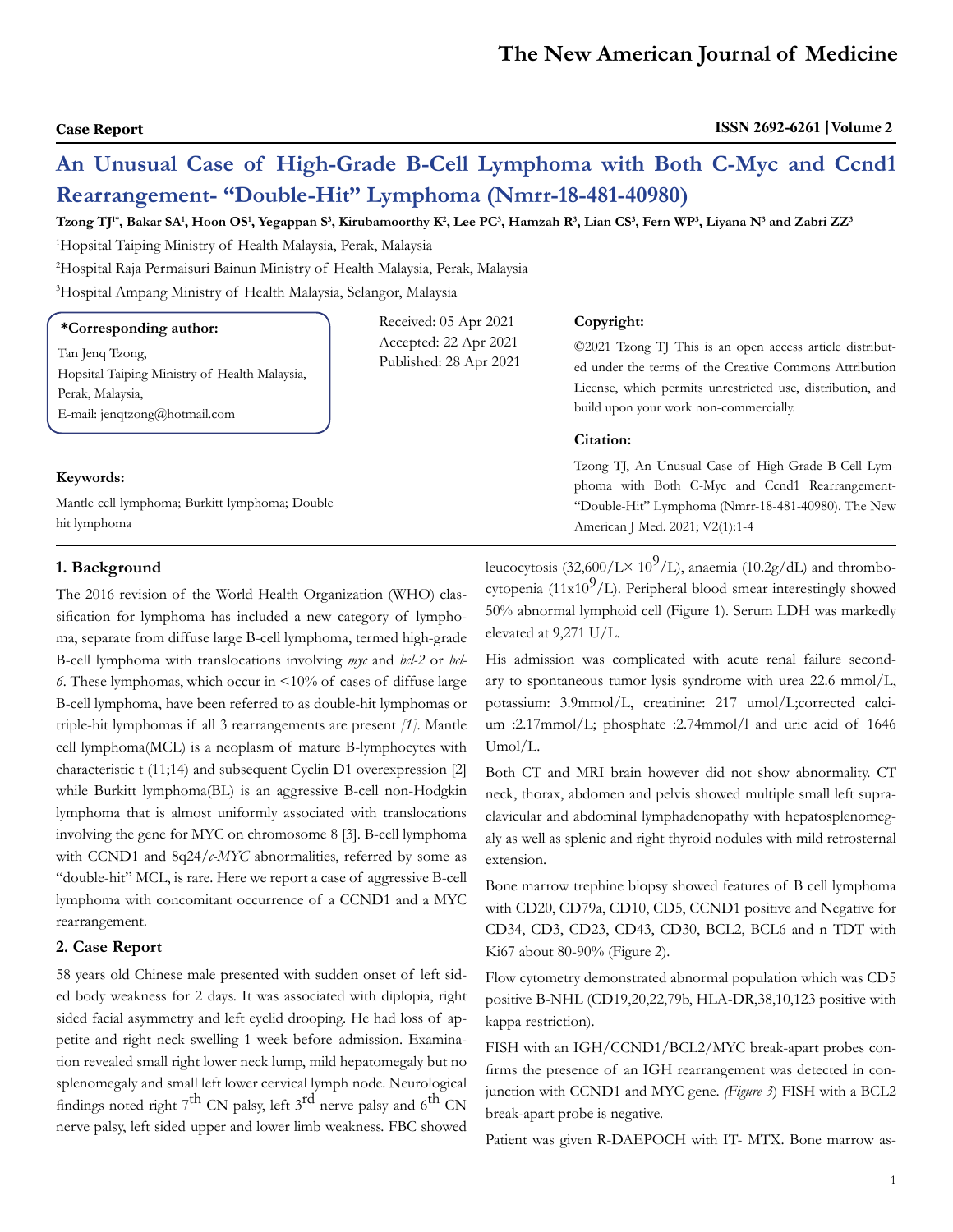piration and trephine biopsy done after 3 cycles showed no abnormal lymphoid population. Patient successfully completed 6 cycles of

R-DAEPOCH. End of treatment PET-CT scan showed complete metabolic response with no residual lesion seen. At 18 months' post diagnosis, patient is still in complete remission (Figure 3).



**Figure 1A:** Circulating large Lymphoma cell B: Basophilic and vacuolated cytoplasm mimicking Burkitt cell.



**Figure 2:** H & E 4x;10x C& D: Hypercellular marrow with diffuse infiltration of abnormal lymphoid cells E: The tumor cells are medium to large in size with numerous tangible-body macrophages, imparting a starry-sky appearance F&G CD20 10x ,40x The abnormal lymphoid cells are immunoreactive to CD20 H&I cyclinD1 4x ,20xThe neoplastic cells strongly express cyclin D1

J&K C-myc 10x ,40x The abnormal lymphoid cells show nuclear positivity for C-MYC

### **3. Discussion**

We described a case of aggressive B-cell lymphoma with both c-myc and ccnd1 rearrangement. The phenotype of the lymphoma cells was CD5+, CD10+, cyclin D1+, c-myc+, and BCL2-. CCND1+/ MYC+ B-cell Lymphoma had been described in 10% of 326 Double- Hit and Triple-Hit lymphoma cases in the Mitelman database

[5]. There is synergy between *CCND1* and *MYC as* cyclin D mediates G1-S phase transition. *MYC* activation may allow the cells to be in an advantageous metabolic state to progress further. Acquisition of a *MYC* translocation is associated with a dramatic morphologic change in Mantle Cell Lymphoma (blastic or even mimicking Burkitt Lymphoma) [6] (Figure 4).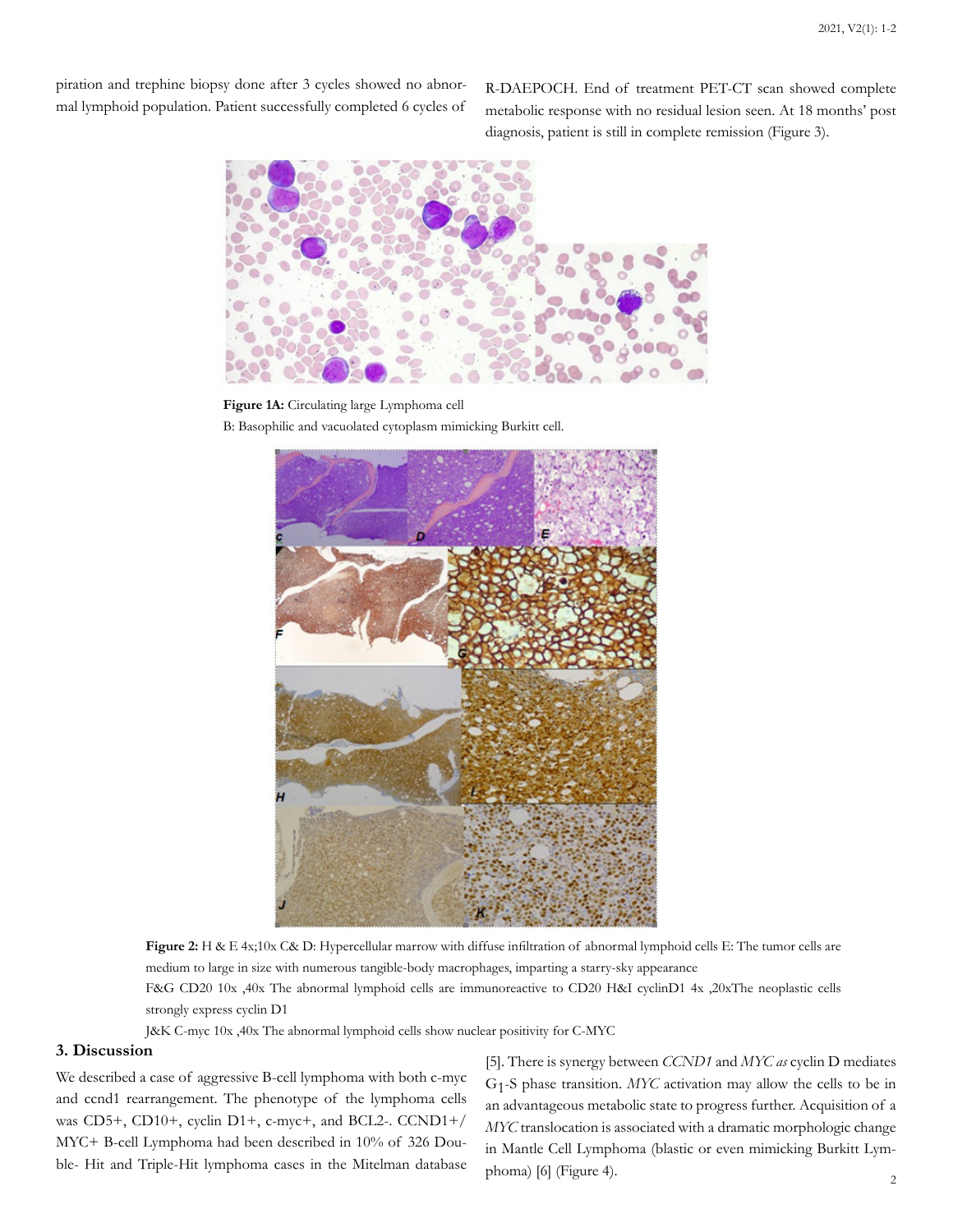

Figure 3: FISH analysis showed one fusion signal (juxtaposition of red and green), one with red and green split signals indicating gene rearrangement with IGH (14q32) [i], c-MYC(8q24) [ii] and CCND1 (11q13) [iii] break-apart probes; two fusion probes indicating normal signal with BCL2 (18q21~q22) break-apart probe [iv].



**Figure 4:** G-banded karyotyping (A to C) revealed 47, XY, +X [14] /46,X,-Y,+x[2] / 46, sl, t(2;11)(p25;q13),t(8;14)(q24;q32)[5] / 45,sdl1,del(5) (p13),-13[1]. Three cell lines were observed with majority had 47, XY, +X. Five of the analysed spreads showed loss of Y chromosome and gains of chromosome X, t (2;11) and t(8;14). Arrows indicates the present of abnormal chromosomes.